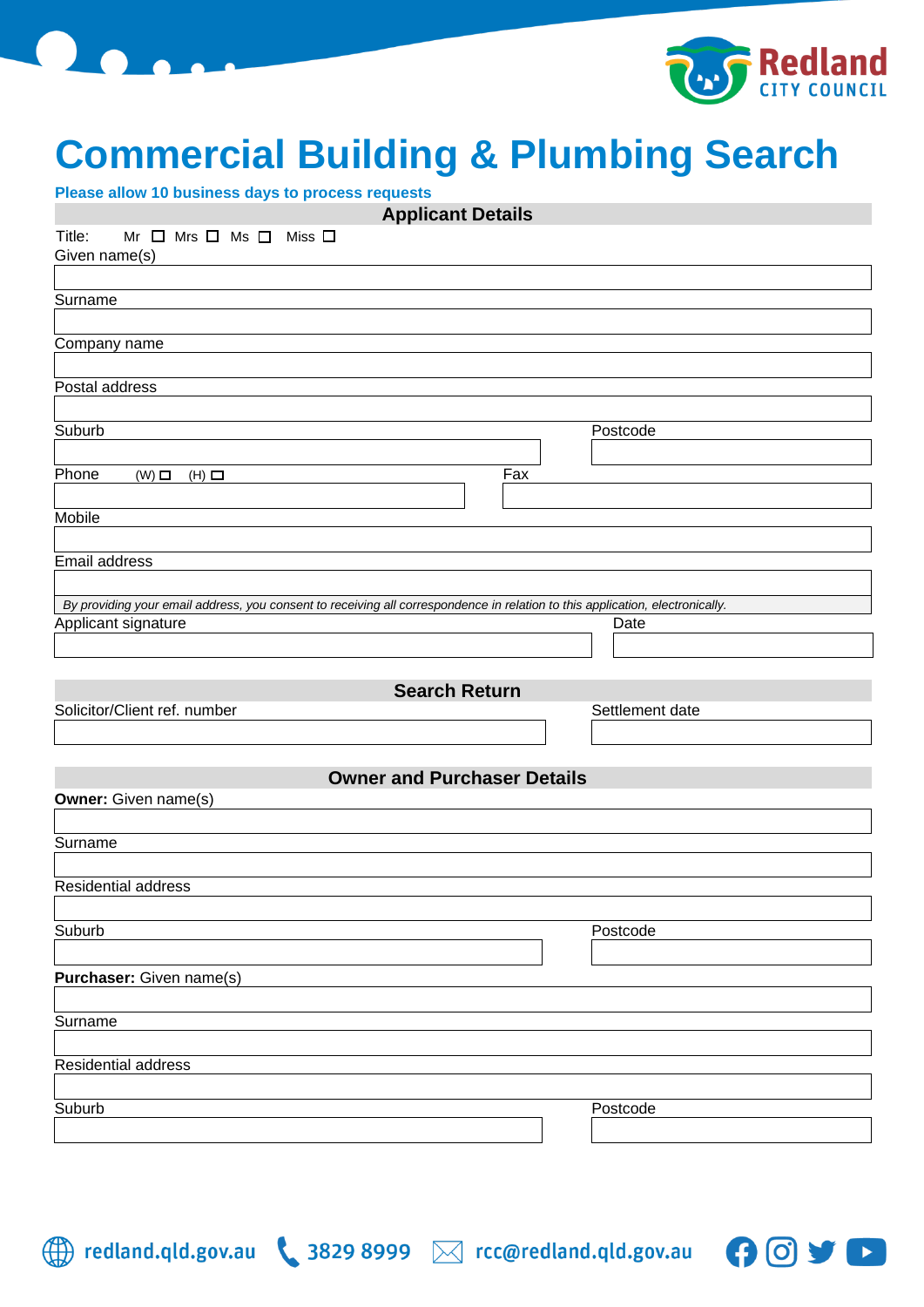



## **Real Property Description**

| Address                                                                                                                                                                                                                                                                                                                                                                                                       |          |     |
|---------------------------------------------------------------------------------------------------------------------------------------------------------------------------------------------------------------------------------------------------------------------------------------------------------------------------------------------------------------------------------------------------------------|----------|-----|
|                                                                                                                                                                                                                                                                                                                                                                                                               |          |     |
| Suburb<br>Postcode                                                                                                                                                                                                                                                                                                                                                                                            |          |     |
|                                                                                                                                                                                                                                                                                                                                                                                                               |          |     |
| Plan number<br>Lot number                                                                                                                                                                                                                                                                                                                                                                                     |          |     |
|                                                                                                                                                                                                                                                                                                                                                                                                               |          |     |
| <b>Items Requested</b>                                                                                                                                                                                                                                                                                                                                                                                        |          |     |
| <b>Searches</b>                                                                                                                                                                                                                                                                                                                                                                                               |          |     |
| Item 1: Certificate of Classification/ Occupancy Search:<br>Letter and copy of one (1) certificate<br>$\bullet$<br>Please specify structure types e.g. Tenancy                                                                                                                                                                                                                                                | \$94.00  | CRB |
| Item 2: Commercial Building and Plumbing Search:<br>Approval and inspection results for building and plumbing applications + copies<br>$\bullet$<br>of relevant certificates including Certificate of Classification and Final Plumbing<br>and Drainage Certificates where applicable.<br>Copies of plans required?<br>No $\square$ Yes $\square$<br>If yes, Applicant will be notified of additional charges | \$488.00 | CRB |

## **Copies of Plans, Reports & Certificates**

| Item 3: Commercial Plumbing and Drainage Record<br>Compliance certificates, compliance permit & soil percolations tests <i>(if available)</i><br>Please specify structure types e.g. Tenancy                                                                                                                      | \$190.00<br>per approval                                       |
|-------------------------------------------------------------------------------------------------------------------------------------------------------------------------------------------------------------------------------------------------------------------------------------------------------------------|----------------------------------------------------------------|
| Item 4: Commercial Building Plans<br>Floor, site & elevation plans<br>Please specify structure types e.g. Tenancy                                                                                                                                                                                                 | \$190.00<br>CRR<br>per approval                                |
| Item 5: Commercial Plumbing Plans<br>Approved 'As Constructed' plumbing plan including details of hydraulic design<br>Please specify structure types e.g. Tenancy                                                                                                                                                 | $$102.00 +$<br>photocopy fees per<br><b>CRR</b><br>application |
| Item 6: Infrastructure 'As Constructed' Plans<br>• Includes a copy of the sewer, water or stormwater drainage as constructed plans.<br>To order, email asconinfo@redland.gld.gov.au or telephone Customer Contact Centre on<br>(07) 3829 8999 with the land description (lot & plan number) and property address. | \$57.00                                                        |